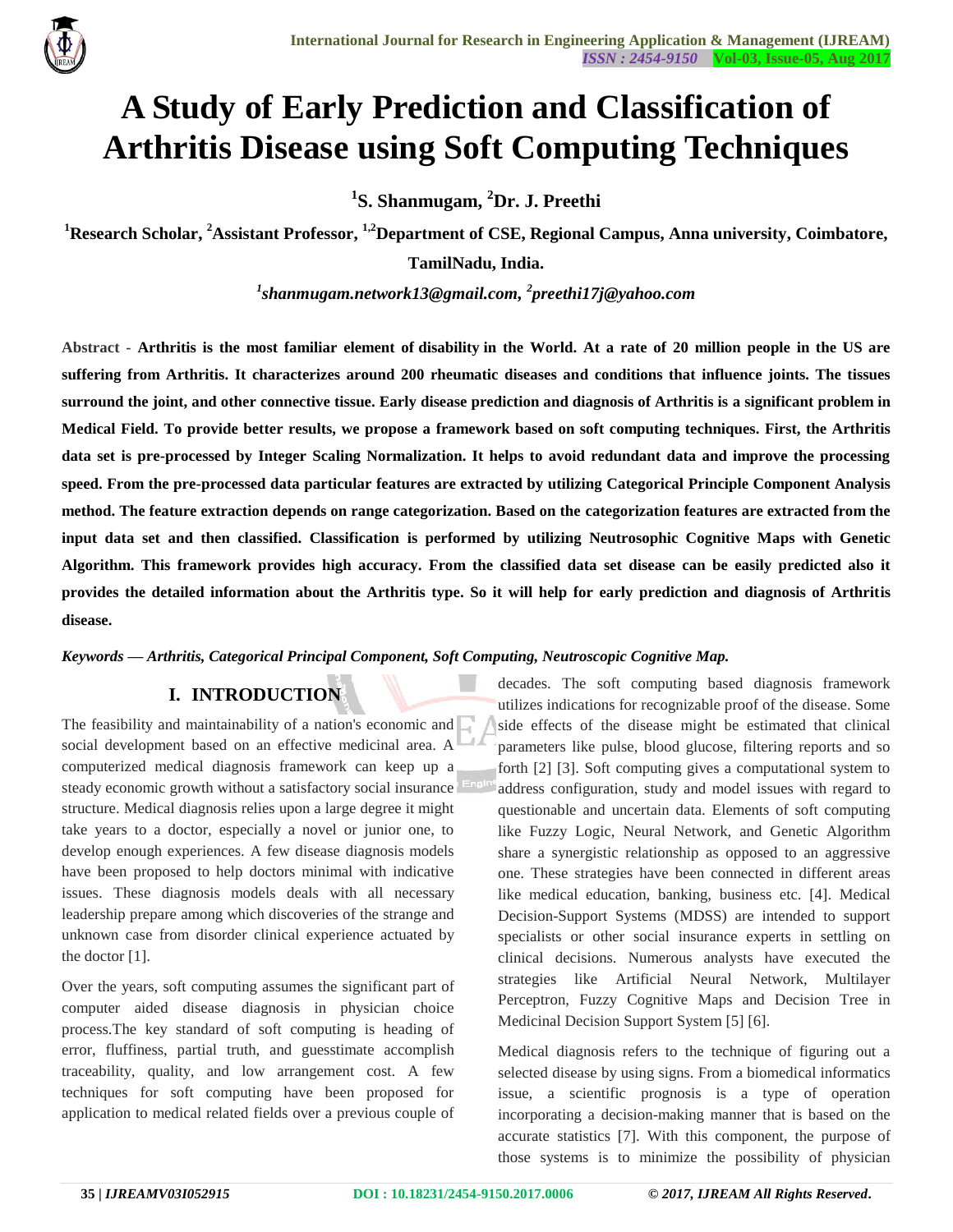blunders. The advantages of practical systems consist of extended diagnostic accuracy and a discount at the time and discover which types of disorder in arthritis [8] [9]10].

Hence, the primary goal of this paper is to predict arthritis disease accurately with a minimum quantity of attributes. In order to offer better results, we endorse a body work primarily based on soft computing techniques.First, the Arthritis facts set is pre-processed by means of Integer Scaling Normalization. It enables to avoid irrelevant facts and improve the processing velocity. From the pre-processed facts sure capabilities are extracted by using making use of Categorical Principle Component Analysis method. The feature extraction is primarily based on variety categorization. Based on the classification functions are obtained from the primary data set after which categorized. Classification is achieved by way of using Neutrosophic Cognitive Maps with Genetic Algorithm. This framework presents excellent accuracy. From the categorized data set may clear the problem of diseases also it gives the distinctive statistics for arthritis type. So it is helpful for diagnosis and early prediction of Arthritis disorder.

# **II. PRE-PROCESSING TECHNIQUES**

Cardiovascular infection is the main reason of terribleness, and mortality in the present living style. Recognizing evidence of cardiovascular disease is a goal yet a mind-boggling task that ought to be performed minutely, capable and the correct robotization would be incredibly alluring. An automated system in practical examination would update medicinal thought, and it can similarly reduce costs. In this investigation, they have arranged a system that can capably locate the principles to anticipate the risk level of patients. The guidelines created by this framework are organized as Original Rules, Pruned Rules, Classified Rules, Sorted Rules and Rules without duplicates and Polish. The execution of this system was surveyed similar to plan exactness, and the results show that the framework has extraordinary potential in anticipating the more precise coronary disease risk level [11].

Lung cancer is the second most common cancer in both males and females within the world. The focus of this paper became to design a fuzzy rule based entirely on the medical expert machine for diagnosis of lung cancer. This framework comprises of four modules: working memory, inference engine database,and user interface. The machine takes the risk factors and symptoms of lung diseases in a -step system and stores them as facts of the problem in working memory.Also,professional domain expertise turned into collected and generated rules then saved in the rule base [16].

Automatic diagnostics of skin cancers is a standout amongst the most difficult issues in medical image processing. It helps physicians to decide whether or not a skin cancer is kind or harmful. So, determining the more green techniques of detection to reduce the rate of errors is a significant trouble amongst researchers. In this paper Pre-processing changed into the primary stage of detection to enhance the quality of images, disposing of the unnecessary noises and undesirable components inside the place of the skin images. The reason for this paper became to gather the pre-processing strategy that may be utilized in skin cancer images [21].

Congenital heart disorders (CHD) are one of the most critical reasons of neonatal mortality. CADSS was the first framework applied to diagnose the prenatal Truncus Arteriosus Congenital Coronary Heart Disorder (TACHD) from 2D US photos. The structure begins with preprocessing the medical dataset, making the utilization of Probabilistic Patch-Based Maximum Likelihood Estimation. At that point the anatomical frameworks were highlighted from the pre-processed data, using the Fuzzy Connectedness fundamentally based image segmentation technique. Then 32 diagnostic features are separated through using seven unique feature extraction models. Amongst, a subset of capability functions had been selected by way of applying Fisher discriminant ratio (FDR) analysis. Finally, Adaptive Neuro-Fuzzy Inference System (ANFIS) turned into the building with the decided on characteristic subset as classifier, to understand and show clinical effects of prenatal TACHD [22].

In have three sorts of pre-processing stages can be incorporated that are Wavelet transform and Principal component analysis utilized as a pre-processing system which can necessarily diminish the intricacy of the neural networks used in fault classification issues [26]. At first, the wavelet transform used to give the estimated results after PCA accomplishes this objective by further decreasing the dimensionality of the input space after wavelet analysis while preserving as a great part of the significant data as feasible for fault classification. Then the data normalization improves the execution of the solution. Picking legitimate wavelet capacity and wavelet coefficients is basic to the framework implementation. The absolute favorable position of preprocessing gets to be distinctly apparent when connected to more steep low-pass filter assigns all faults to one of two uncertainty class [27].

In this existing system described the preprocessing of retinal images, including Noise removal, Contrast enhancement and Shade Correction and binarization of an image using Dynamic Thresholding [28]. Thresholding procedure was utilized for discriminating foreground pixels (protest pixels) from foundation pixels. Thresholding operations employ distinction intensities of foreground and foundation for segmentation reason. By and large the intensity of foreground or object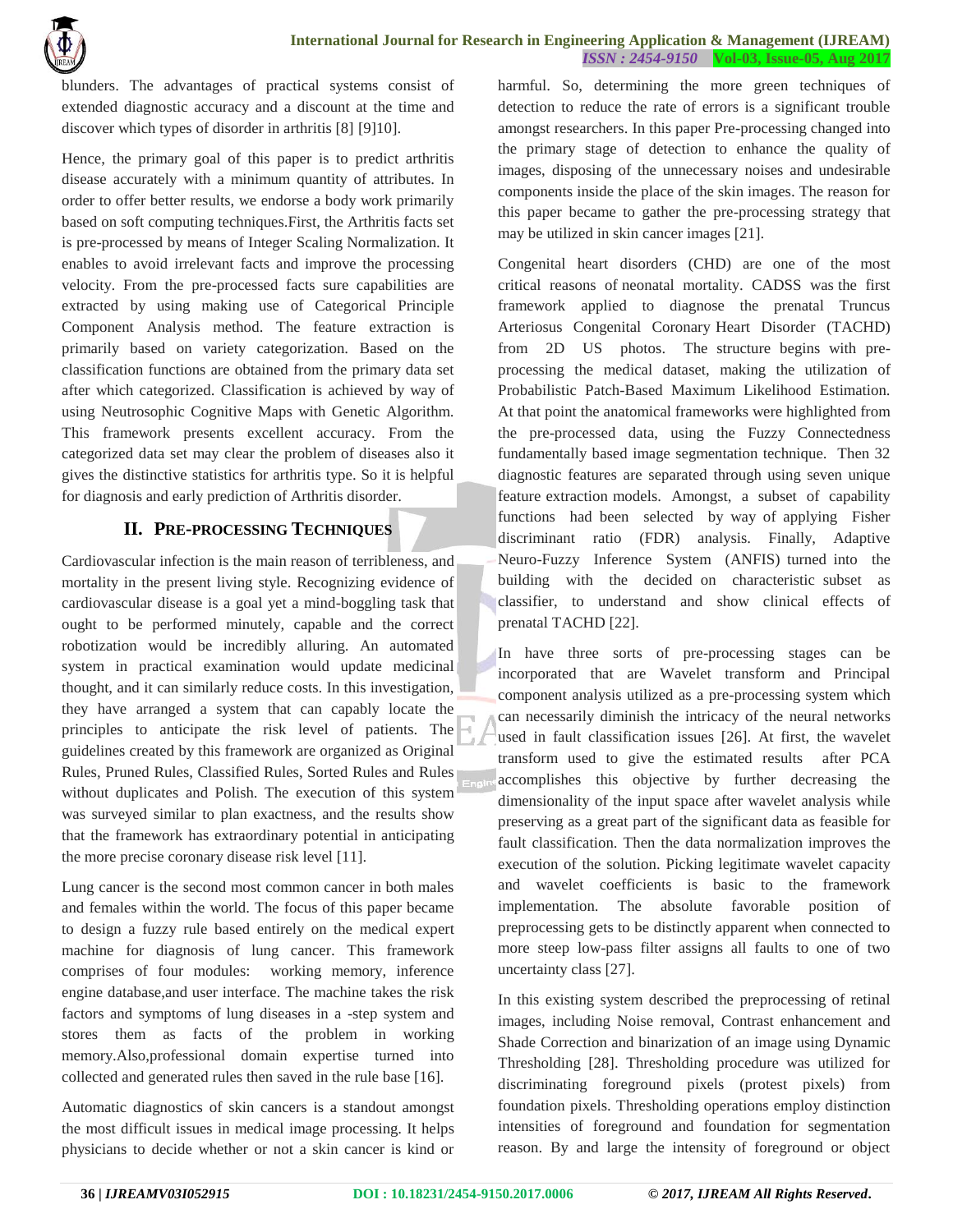

pixels lie in one collection and depth of organization in another. So by using a reasonable threshold grayscale image can be changed over to binary image by employing one value to foreground pixels and other value to foundation pixels. Most utilized procedures for threshold choice is observed by the histogram of images. Here the foreground pixels will be pixels of blood vessels and hemorrhages, and every other pixel are background. To binarize shade revised image the 'Dynamic Thresholding' strategy [29] [30] [31] was utilized. Dynamic Thresholding takes a shot on the way that the intensity of edges in articles remains higher than other background. So slope information can be used for obtaining fitting threshold parameter. The threshold value is figured by implementing a condition on every pixel and its neighboring pixels. As they use dynamic threshold, they don't have to take in any predefined settled threshold from the gathered database [32].

Review of Image Processing Techniques were utilized in [33]. The preprocessing of liver CT images is done to decrease the irrelevant data and to upgrade the image for further handling. Image segmentation is the way toward isolating an image into different parts. This is regularly used to recognize objects or other applicable data in digital images [34]. The primary function of segmentation (i.e.the definition of segments based on regular local image features) is data reduction without loss of "useful" information. The purpose of these steps is basically to improve the image and image quality to get more surely and ease in segmenting the liver. It contains some steps to preprocess the image that is i) Image is converted to grayscale. ii) A 3x3 median filter is applied to liver CT image, in order to remove the noise. After performing the preprocessing the noise of the image will be eliminated. In this paper mainly focused on the segmentation for image to detect the disease [25].

In existing techniques of article [35] is focused on increase the efficiency of the classification and prediction process. So here, pre-processing stage ought to be considered to upgrade the nature of the input breast images before feature extraction and classification process. Noise in an image is inevitable. So they need to have special treatment on the noise points. In order to improve the quality of the image, in this paper using two types of algorithm such as fuzzy type-II is adopted and used to enhance the contrast of the MRI breast image. Fuzzy type-II set obtained by blurring a type-I membership function. It uses interval-based sets to construct the type-II fuzzy set by defining the upper and lower group values using some equations to develop the algorithm for preprocessing techniques [36]. But this system computation is very slow because of the algorithm depends on the equations. It is not suitable for complex medical images.

Image pre-processing is a fundamental level of identification with a specific end goal to minimize the noise and improve the

quality of the original image. Skin cancers are the most widely recognized type of cancers in humans [37] [38]. It required to be applied to limit the search of abnormalities in the background influence on the result [39]. The fundamental reason for this progression is to enhance the nature of the melanoma image by expelling inconsequential and surplus parts in the background of the image for further processing. Excellent choice of preprocessing methods can extraordinarily enhance the precision of the framework. The objective of the preprocessing stage can be achieved through three process stages of image enhancement, image restoration and hair removal. Here, the paper clarifies above methods unmistakably for researchers who involves in pre-processing stages of automatic detections. Each of the steps having separate technique so it occurs the computation complexity of the process.

Preprocessing Techniques for Breast Cancer is an essential process. Mammography is exceptionally exact, yet like most medical tests, it is not great [40]. All things considered, mammography will recognize around 80–90% of the breast cancers in ladies without side effects [41] [42]. The primary goal of this preprocessing is to enhance the image quality to make it prepared for further processing by expelling or decreasing the disconnected and surplus parts out of sight of the mammogram images. Image enhancement algorithm has been used for the change of differentiation components and the suppression of noise [43] [44] [45]. Mammograms are medical images that confused to interpret. Subsequently pre-processing is basic to enhance the quality. It will prepare the mammogram for the following two-stage segmentation and feature extraction. The noise and high-frequency segments expelled by filters. In this technique using different filters for preprocessing. Mean filter or average filter, the goal of the mean filters used to improve the image quality for human viewers. In this filter, supplanted every pixel with the general estimation of the powers in the area. It privately lessened the change, and simple to carry out. [46]. It has some limitations i) Averaging operations prompt to the obscuring of an image, hiding influence features localization. ii) In the event that the averaging operations connected to an image defined by motivation noise, the drive noise lessened and diffused however not expelled. iii) A single pixel with an exceptionally unrepresentative value influenced the mean value of the considerable number of pixels in neighborhood altogether. Another is Median filtering. It is a nonlinear filter useful in evacuating salt and pepper noise median tends to keep the sharpness of image edges while expels noise. Also, some several of median filter is used such as Centre-weighted median filter, weighted median filter, Max-median filter, if the effect of the size of the window increments on median filtering, noise evacuated adequately. Another one is Adaptive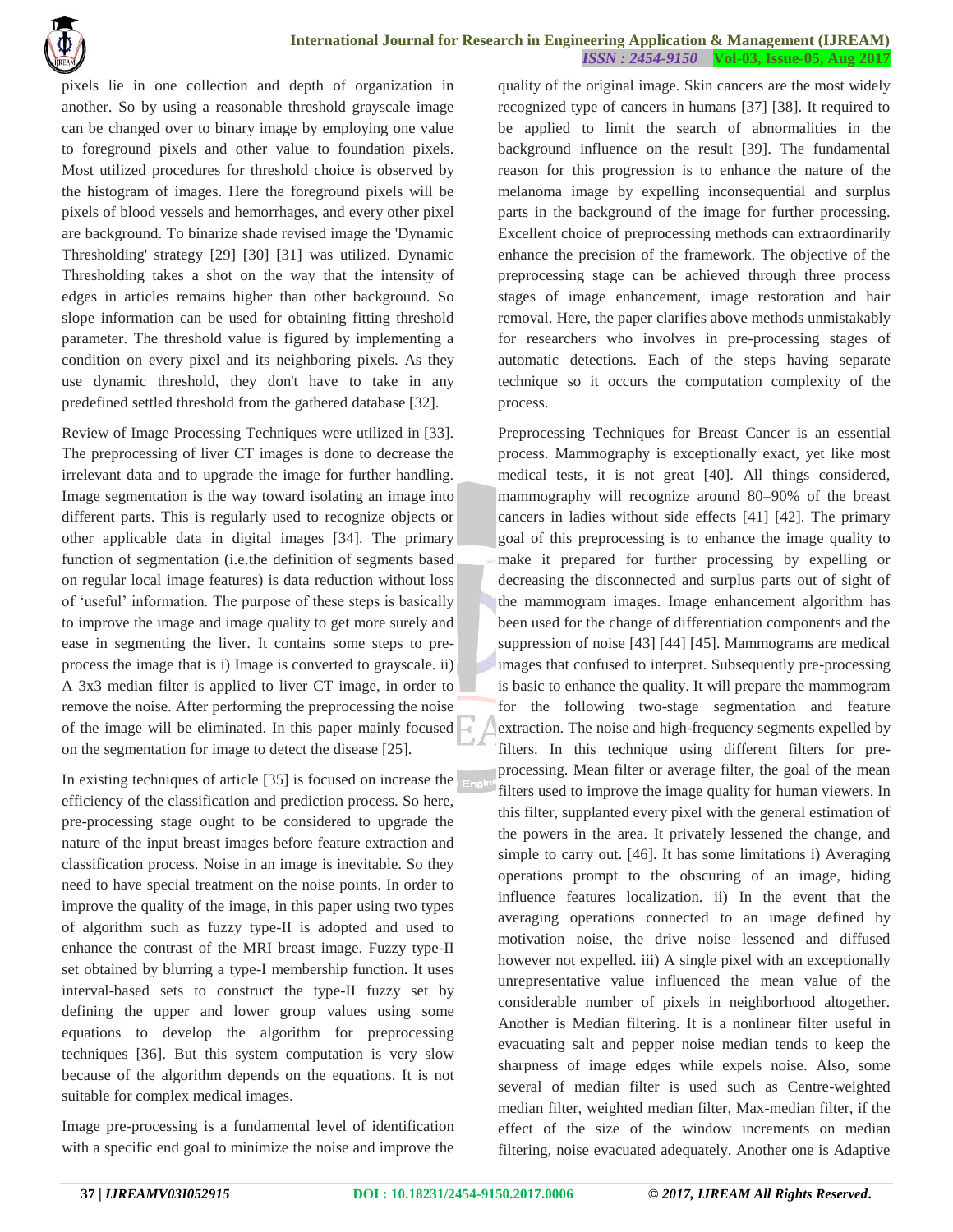

median filter, it works on a rectangular region. It changes the measure of district during the separating operation relying upon specific conditions as recorded beneath. Every output pixel consists of the middle value in the 3x3 neighborhood around the relating pixel in the input pictures [47].The preprocessing methods utilized as a part of mammogram, introduction, name, artifact removal, upgrade and segmentations. The preprocessing required in making masks for pixels with the most intensity, to lessen resolutions and to segment the breast [48]. At last,the wiener filter tries to manufacture an ideal evaluate of the original image by implementing a least mean square error requirement between the estimate and original image. The Wiener filter is an ideal filter. The target of a wiener filter is to limit the mean square error.A wiener filter has the ability of dealing with both corruption work and also noise. So the system using different filters to handle the pre-processing. Also it using subset of steps in the filters. It is a complicated process for the preprocessing of images. Also, it computational cost is high.

Pre-processing includes three stages such as feature selection, Missing Value Imputation, Reducing Class-imbalance [49]. In Feature Selection, CHF is a complex phenomenon governed by multiple features that provide complexity and uniqueness of the domain, hospital readmission. One of their major challenges before the classification task is to determine the subset of attributes that have a significant impact on readmission of patients from the myriad of attributes present in the data set. They consider two state-of-the-art feature selection techniques like Pearson"s Chi-square test and Stepwise regression. Missing value imputation is a genuine yet complicated issue went up against by machine learning and data mining [50, 51, 52, 53, 54].They observe that some of the important attributes in the dataset that have no value for individual patients. These missing qualities not just block that is genuine prediction task, but may also lead to biased results. They use a simple but effective clustering-based technique for imputing missing values. The dataset (including instances with missing values) is first divided into a set of clusters using the K-modes clustering method. Then each case with missing values is assigned to a cluster that is most similar to it. Finally,missing estimations of a case are fixed up with the plausible values generated from its respective cluster. Reducing Classimbalance is described as if the data is integrated, it is observed that the labeled dataset is highly skewed - i.e., the number of occurrences with no Readmission label significantly outnumbers the number of instances with class label Readmission. Such imbalance introduces bias in the actual predictive model. As the model with such skewed class distribution would inevitably predict the majority class far more frequently than the alternative class. To circumvent that problem, they use both over and under sampling. These

techniques alter the class circulation of the training data, such that both classes are well represented. Oversampling works by re-sampling that belongs to rare class records, while undersampling decreases the number of records belonging to the majority class by randomly eliminating tuples.

The preprocessing stage include three steps such as Feature selection, Missing value imputation, reducing class imbalance. In Feature selection is one of the real challenges before the classification task was to identify the subset of attributes that significantly impact readmission of patients from the numerous attributes present in the data set. Two state-of-the-art feature selection techniques were considered: correlation based filter approach and Pearson"s chi-square test. Missing value imputation is a genuine yet challenging issue stood up to by machine learning and data mining. Missing value imputation was observed that some of the important attributes in the dataset have no value for individual patients. This paper utilized as a technique is straightforward, however powerful mean/mode attribution (MMI) procedure for imputing missing values. MMI fills in missing information with the mean for the numeric property or with the method for the ostensible quality of all cases watched. Reducing class imbalance, after data integration, in most of the cases, high skewness was observed in the labeled dataset. For this situation, it implied that the quantity of occurrences with No for Readmission class label significantly outnumbered the number of instances with Yes for Readmission class label. Such imbalance introduces biases in the actual predictive model. The reason being the model having such skewed class distribution that would indeed predict the majority class as a class label far more frequently than the minority class. To circumvent that problem, both oversampling (OS) and under-sampling (US) techniques were used which altered the class distribution of the training dataset in such a way that both classes were well represented[55][56][57][58].

Pre-Processing Technique for Brain Tumor Detection and Segmentationcontains three steps of pre-processing approaches for avoid the imperfection. Resamplingis the process which converts the original image to a new image, by projecting, to a new coordinate system or altering the pixel dimensions. By applying geometric revision and interpretation, coming about redistribution of pixels includes their spatial removals to new and more accurate relative positions. Re-sampling is usually used to create better evaluates of the intensity values of individual pixels. A evaluates of the new brightness value that is nearer to the new location is made by some mathematical resampling technique. Three sampling algorithms are generally utilized, for example, Nearest Neighbour technique, it changes the pixel that takes the estimation of the nearest pixel in the preshifted array. In the Bilinear Interpolation approach, the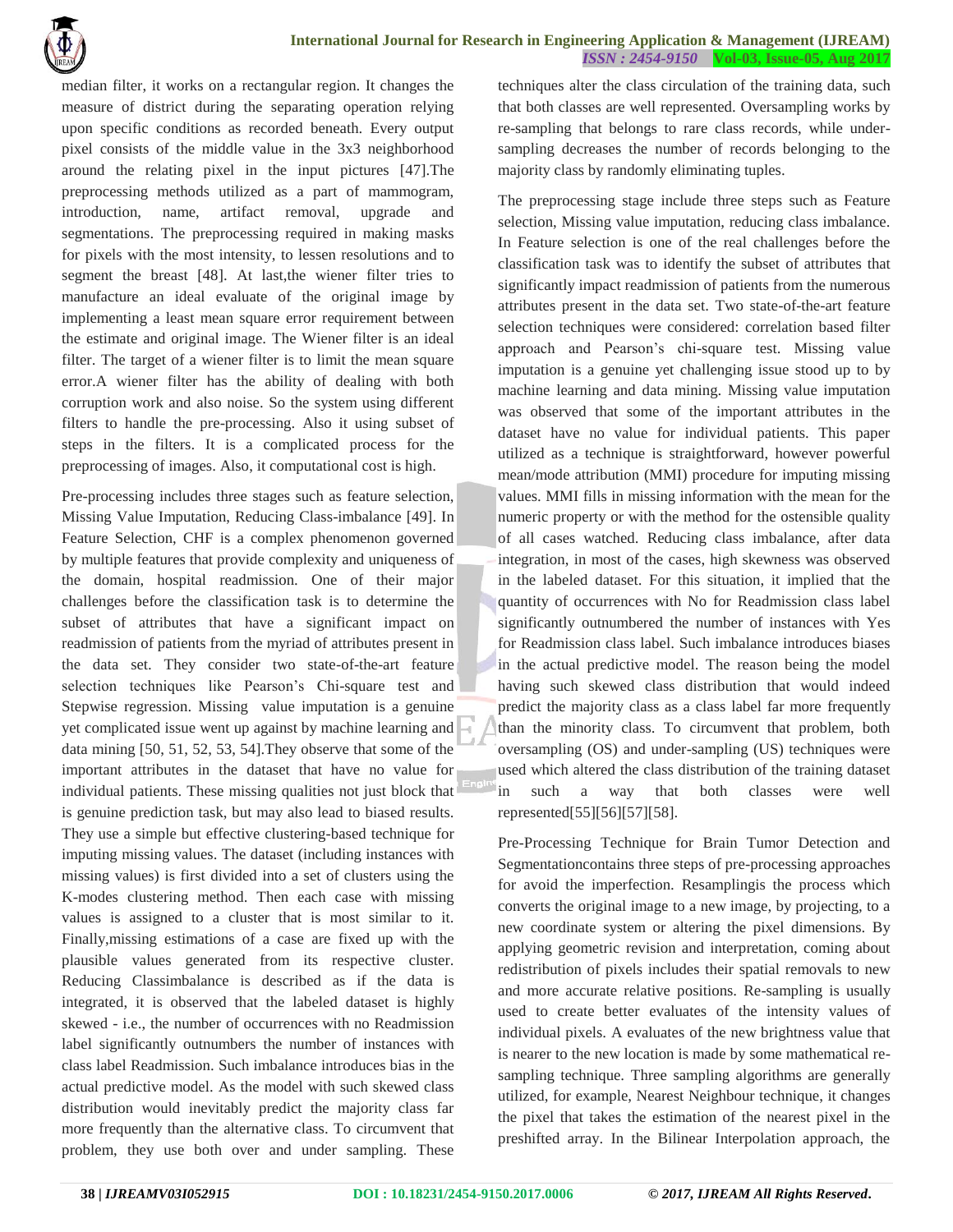

standard power values for the 4 pixels encompassing the changed yield pixel is utilized.The Cubic Convolution method midpoints the 16 nearest input pixels. This has a rule prompts to the keenest image. Next one is Gray Scale Contrast Enhancement. The aim of contrast upgrade is to enhance the interpretability or view of data in images for preparing the image suitable for further processing like image understanding and interpretation. Contrast enhancement process is used to make the image brighter, to improve the visual details in the image. Contrast Enhancement is mainly sorted into two groups, for example, direct techniques and indirect methods. In the case of the direct method of contrast enhancement, a difference measure is initially characterized, which is then changed by a mapping capacity to create the pixel parameter of the enhanced image. Then again, indirect strategies enhance the contrast by misusing the under-used districts of the dynamic range without characterizing the image contrast term. Indirect techniques can further be isolated into a few subgroups that is decomposing an image into high and lowfrequency signal. At last, Noise Removal each imaging modality has many physical parameters that determine the visibility and sharpness of image. These are determined by spatial resolution and the clarity of boundaries. Both spatial resolution and contrast rendition are affected by noise. There are several de-noising algorithms exists for noise removal each algorithm have its own advantage and disadvantage. Linear filters like Gaussian and wiener filters are reasonably basic, yet they degrade the points of interest and the edges of the images. Therefore, the denoised image would be blurred. Markov Random Field technique is vigorous against preserves the excellent points of interest in the image, however Markov irregular field algorithm execution is complex and timeconsuming. In the case of high redundancy images, using nonlocal methods they can remove the noise but it eliminate non-repeated details. Maximum likelihood estimation is another method of noise removal by adopting different hypothesis, but it does not retain the edge details [59].

#### **III. INTEGER SCALING NORMALIZATION**

As we have concentrated such a variety of research article, the specialists or researchers who are working in the region of soft computing, data mining and so forth and excluding these territories different zones like Image processing, cloud computing and so on., of the various branches or train.But the data in the form of both structured and unstructured. In order to overcome the drawback in the existing technique, we are proposing the Integer Scaling Normalization. In the existing paper the pre-processing methods using different steps of the pre-processing. That is not applicable for various types of dataset also some techniques are expensive. To solve this kind of issues we proposed the Efficient Integer Scaling

Normalization.Mainly normalization takes vital part in the field of soft computing, cloud computing and so forth for control of data like scale down or scale up the scope of data before it gets to be distinctly utilized for further stage. It can be useful for the expectation or determining reason a great deal [60]. This proposed model can be appropriate for any length of data component. The below steps are considered during normalization:

- Select the range of data of any size.
- Compose a code to peruse that limit of data set container file.
- Use proposed technique to scale down range of data into between 0 and 1
- Use the newly generated scaled data into further processing as per our need.
- Then, scale up (if required).

Our normalization technique works well in each and every field of research work like soft computing, image processing and cloud computing etc. so well. It gives accurate and efficient result for next steps of feature extraction.

|     | Original<br>Min-Max |               | Integer Scaling normalization |  |  |
|-----|---------------------|---------------|-------------------------------|--|--|
|     | data                | Normalization |                               |  |  |
|     | 1229                | 0.0976        | 0.229                         |  |  |
|     | 1264                | 0.129         | 0.264                         |  |  |
|     | 1397                | 0.25          | 0.397                         |  |  |
|     | 1455                | 0.303         | 0.455                         |  |  |
|     | 1483                | 0.3284        | 0.483                         |  |  |
|     | 1523                | 0.385         | 0.523                         |  |  |
|     | 1548                | 0.388         | 0.548                         |  |  |
|     | 1594                | 0.429         | 0.594                         |  |  |
| 16Ì | 1670                | 0.498         | 0.670                         |  |  |
|     | 1680                | 0.5076        | 0.680                         |  |  |



**Fig1: Pre-processing comparison graph**

#### **Table1: Comparison between pre-processing techniques**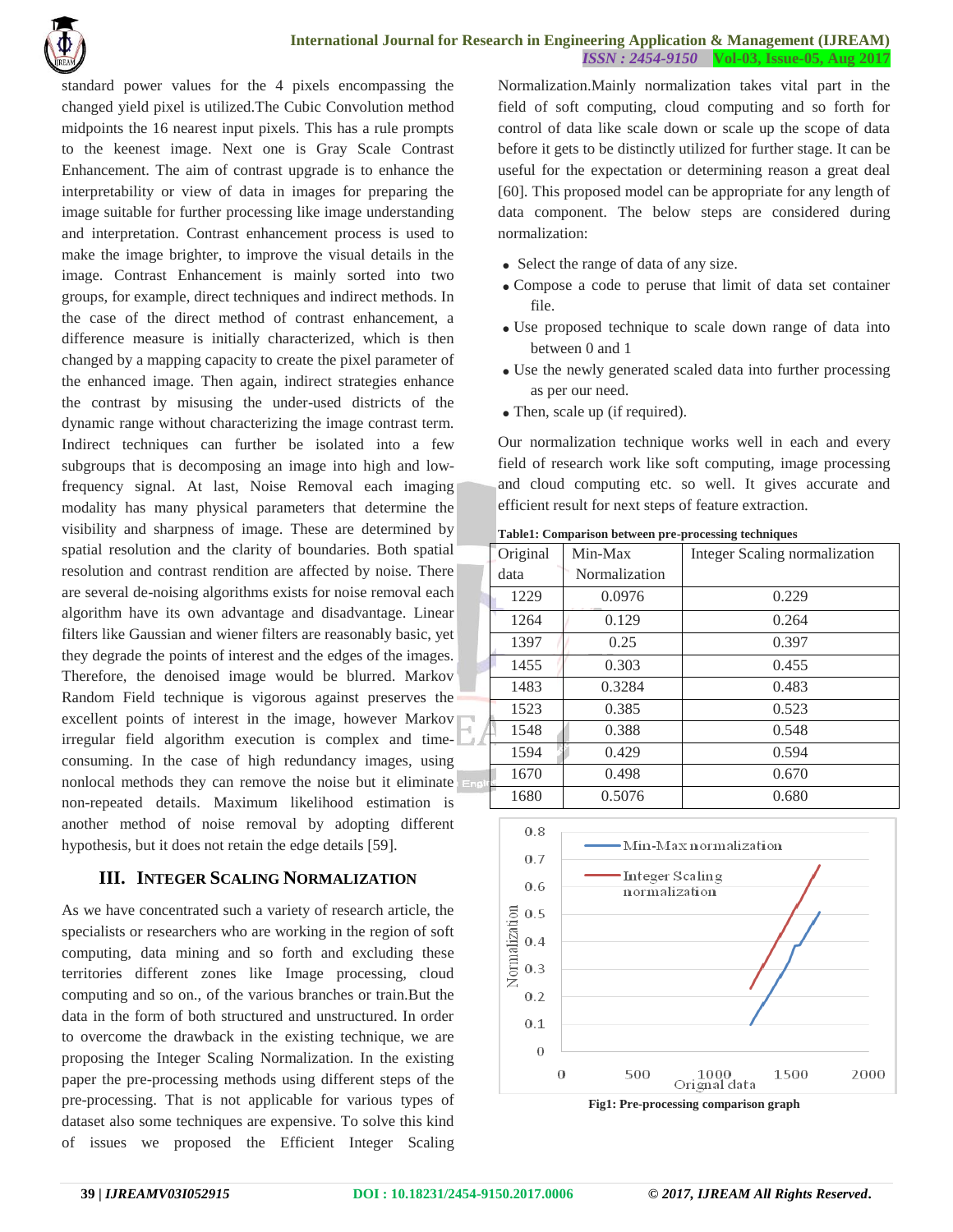

### **IV. FEATURE SELECTION TECHNIQUES**

Rheumatoid arthritis is one of the diseases that its cause is unknown yet; exploring the field of medical data mining can be helpful in early diagnosis and treatment of the disease. In this study, a predictive model is suggested that diagnoses rheumatoid arthritis. The rheumatoid arthritis dataset was collected from 2,564 patients referred to rheumatology clinic. For each patient a record consists of several clinical and demographic features is saved. After data analysis and preprocessing operations, three different methods are combined to choose proper features among all the features. Various data classification algorithms were applied on these features. Among these algorithms Adaboost had the highest precision. In this paper, we proposed a new classification algorithm entitled CS-Boost that employs Cuckoo search algorithm for optimizing the performance of Adaboost algorithm. Experimental results show that the CS-Boost algorithm enhance the accuracy of Adaboost in predicting of Rheumatoid Arthritis [13].

A method for type of regular and extraordinaryarrhythmia beats the use of the continuouswavelet rework to extract features and RBF optimized by cuckoo search algorithm through Levy flight. They have optimized the RBF classifier by searching the best values of parameters. The cuckoo search through Levy flight maximizing the parameter of RBF, they have examined the offered technique on a fixed of data of 12100 beats, that carried out algorithms able to distinguishing normal and unusual beats. The experiments have been performed at the ECG statistics from the MIT-BIH arrhythmia database to classify peculiar and ordinary beats, then RBF-CS through Levy flight yielded on standard great accuracy and sensitivity [15].

An integrated BC risk assessment model employs Fuzzy Cognitive Maps (as the core decision-making methodology) in a two-level structure: the Level-1 FCM models the demographic risk profile and is trained with the nonlinear Hebbian learning algorithm to help on predicting the BC risk grade based only on the fourteen personal BC risk factors identified by domain experts, and the Level-2 FCM models the features of the screening mammogram concerning normal, benign and malignant cases. The data driven Hebbian learning algorithm is used to train the L2-FCM focused on the prediction of a new BC risk grade based solely on these mammographic image features. An overall risk grade is calculated by combining the outcomes of these two FCMs [19].

An improvement of the measurement evaluation method was introduced, which was used during the sports activity in realtime. The basis of the unconventional method turned into their

formerly reported every time. The hierarchical fuzzy risk calculation version, which became capable of handle a few uncertainties, imprecision, and subjectivity within the facts and in the assessment system and can address the dynamically converting surroundings, available time, and sources. In new model the enter club features, which were tuned according to the patient traits, that are modified based on the statistics recorded in the course of previous measurements below the similar order. By this individual-dependent trait and the inevitable changing of the dynamic reactions of the human organism can also be considered and the risk stage can be extra reliably expected [23].

Artificial Bee Colony based Feature Selection for Effective Cardiovascular Disease Diagnosis. In this paper include Feature Selection process contains the accompanying techniques: subset generation, subset assessment, halting basis and result validation. Even though, the aim of this process is to remove irrelevant and redundant features, the generated subset accuracy is more important. The three common methods of feature selection utilized such as, filter technique, embedded technique and wrapper technique. The output is the optimal subset of features without redundancy or noise. Based on the selected features, the accuracy is computed with a classification algorithm. Since, this method is independent from the classification task, it is more suitable for high dimensional data. But, it has poor classification performance. The design of embedded feature selection techniques depend on a specific a learning algorithm. The selected feature subsets are verified with the help of classification algorithms features. Hence, it is possible to get different subsets based on different classification techniques. But, the computational complexity is high in comparison to embedded and filter methods. As it is simple to implement and interacts with the classification method, more work is carried using this method than filter and embedded methods [61].

Generallyfilter approach used for intrinsic properties of data justify inclusion of an attribute or a subset of attributes to the feature set [62]. Filter algorithm initiates the search with a given subset and searches through the feature space using a particular search strategy. It evaluates each variable independently with respect to the class in order to create a ranking. Variables are then ranked from the highest value to the smallest one [63]. Since the filter model applies free assessment criteria without including any classification algorithm, it doesn't acquire any predisposition of a classification algorithm [64]. In Wrapper models using Wrapper approach is similar to the Filter except that it utilizes a classification algorithm. In wrapper approach selected subset is initialized with the first variable in the ranking, and then the algorithm iteratively tries to include in selected subset, the next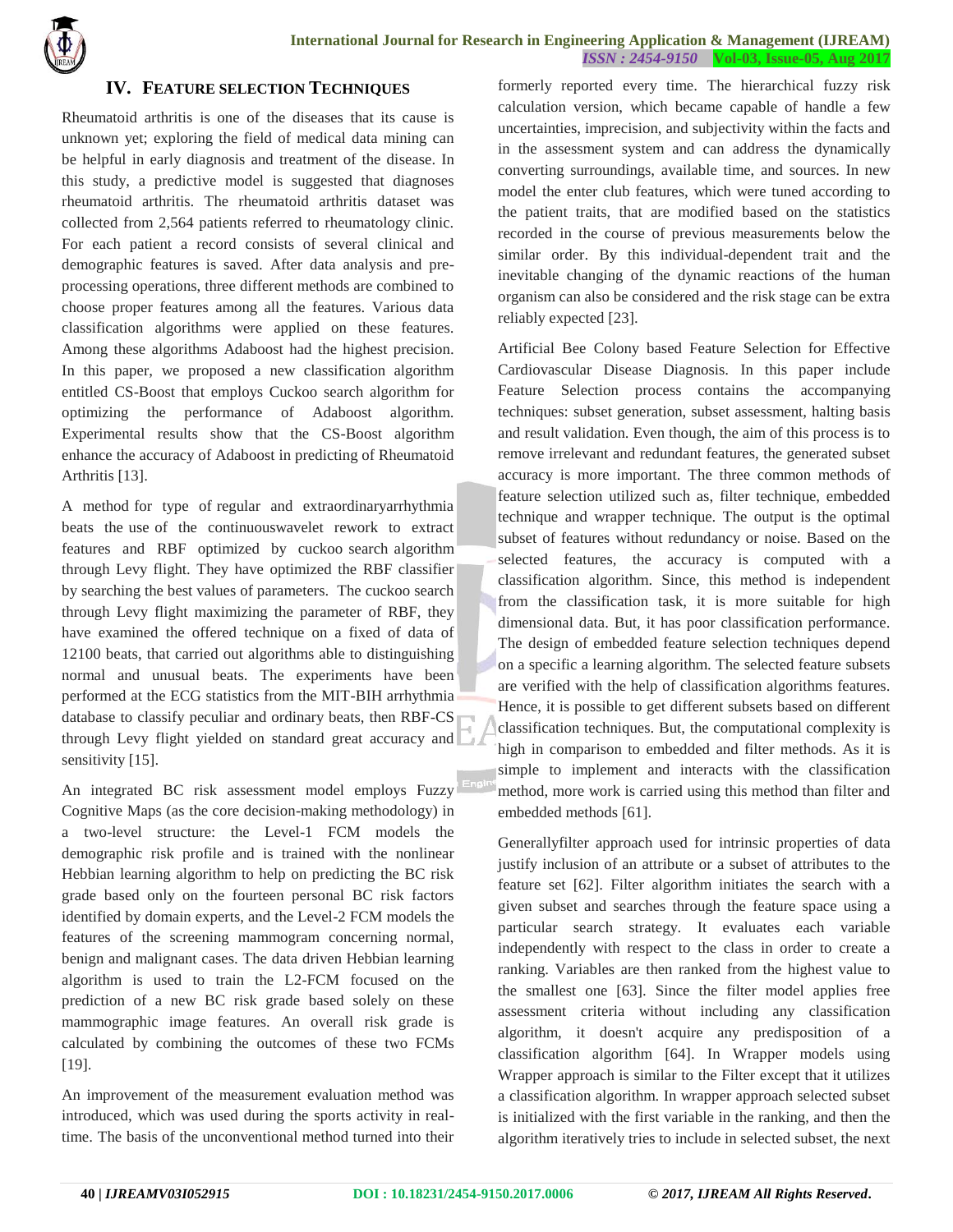

variable is ranking by evaluating the goodness of that augmented subset. Evaluation of candidate subsets is done in a wrapper way, and if a positive difference is obtained, then next variable is added to selected subset and discarded otherwise [65]. For each produced subset, it assesses its goodness by applying the classification algorithm and assessing the execution of classifier. In wrapper model include feature subset selection is controlled by classification algorithm, making it computationally costly. In this work we have adopted cross breed strategy which consolidates both, channel and wrapper models.

Early discovery plays a critical role in cancer treatment and permits better recuperation for generally patients [66]. The required restorative picture for the diagnosing procedure of breast cancer, mammogram (breast X-beam), is viewed as the most solid strategy in early location. In this paper, the elements are separated from the upgraded pictures in light of the wavelet decomposition prepare. These elements are passed to the classification arrange. There are five handling ventures in the components extraction stage, for example, Wavelet decomposition, Coefficients extraction, Normalization, Energy computation, Features reduction. Highlights, in this framework, are separated from the coefficients that were created by the wavelet analysis decomposition. At that point the each elements are pre-processed by utilizing as a part of this means. At that point the extricated elements are passed to the classification stage [67][68].

Brain Cancer Classification Using GLCM Based Feature Extraction in Artificial Neural Network. Highlight extraction is the strategy of data reduction to discover a subset of accommodating factors in view of the picture. In this work, seven textural highlights in view of the gray level cooccurrence matrix (GLCM) are removed from each picture. Co-occurrence frameworks are ascertained for four headings: 0º, 45º, 90º and 135º degrees. The seven Haralick surface descriptors are separated from every co-occurrence grids which are computed in each of four edges. The elements are Angular Second Moment /Energy, Contrast, Inverse Difference Moment/Homogeneity, Dissimilarity, Entropy, Maximum Probability, Inverse. In this elements are extricated in light of a few conditions [69][70].

# **V. CATEGORICAL PRINCIPAL COMPONENT ANALYSIS**

Principle component analysis (PCA) is a factual methodology that uses an orthogonal transformation to change over an arrangement of perceptions of potentially corresponded factors into an arrangement of the estimations straightlythat uncorrelated factors called central components. The quantity of important components is not exactly or equivalent to the

quantity of unique factors. This transformation is characterized in a manner that the primary chief component has the biggest conceivable variance and each succeeding component. So it has the most elevated variance conceivable under the imperative that it is orthogonal to the first components. The subsequent vectors are an uncorrelated orthogonal premise set. PCA is delicate to the relative scaling of the first factors.

In existing system contains several issues. To overcome that existing problem and suitable for any kind of data set, we are choosing Categorical Principal Component Analysis. Categorical principal components analysis is known by the acronym CATPCA, at the same timein this paper using time measures categorical variables while diminishing the dimensionality of the information. The objective of principal components analysis is to lessen a unique arrangement of variables into a little arrangement of uncorrelated components that speak to a large portion of the data found in the first variables. The procedure is most helpful when countless forbids compelling elucidation of the connections between items (subjects and units). By decreasing the dimensionality, translate a couple of components as opposed to countless. Standard Principal Components Analysis expect straight connections between numeric variables. Then again, the ideal scaling approach permits variables to be scaled at various levels. Categorical variables are ideally evaluated in the predefined dimensionality. Accordingly, nonlinear connections between variables can be demonstrated.

|  |  |  | Table 2: Comparison between feature extraction techniques |  |  |  |  |
|--|--|--|-----------------------------------------------------------|--|--|--|--|
|--|--|--|-----------------------------------------------------------|--|--|--|--|

| Feature extraction algorithm |        |                                       |                     |                               |         |  |  |
|------------------------------|--------|---------------------------------------|---------------------|-------------------------------|---------|--|--|
| Parameter                    | CATPCA | Artificial<br>Bee<br>$_{\rm{Colony}}$ | algorithm<br>Filter | -position<br>wavelet<br>decom | ΝC<br>름 |  |  |
| Accuracy                     | 91%    | 73.57%                                | 79.43%              | 78.78%                        | 71.78%  |  |  |
| Sensitivity                  | 93%    | 65.5%                                 | 71%                 | 71.83%                        | 75.16%  |  |  |
| Specificity                  | 95%    | 69.73%                                | 69.98%              | 63.68%                        | 69.83%  |  |  |
| efficiency                   | 95%    | 60.60%                                | 64.60%              | 62.05%                        | 69.50%  |  |  |



**Fig 2: Feature extraction comparison graph**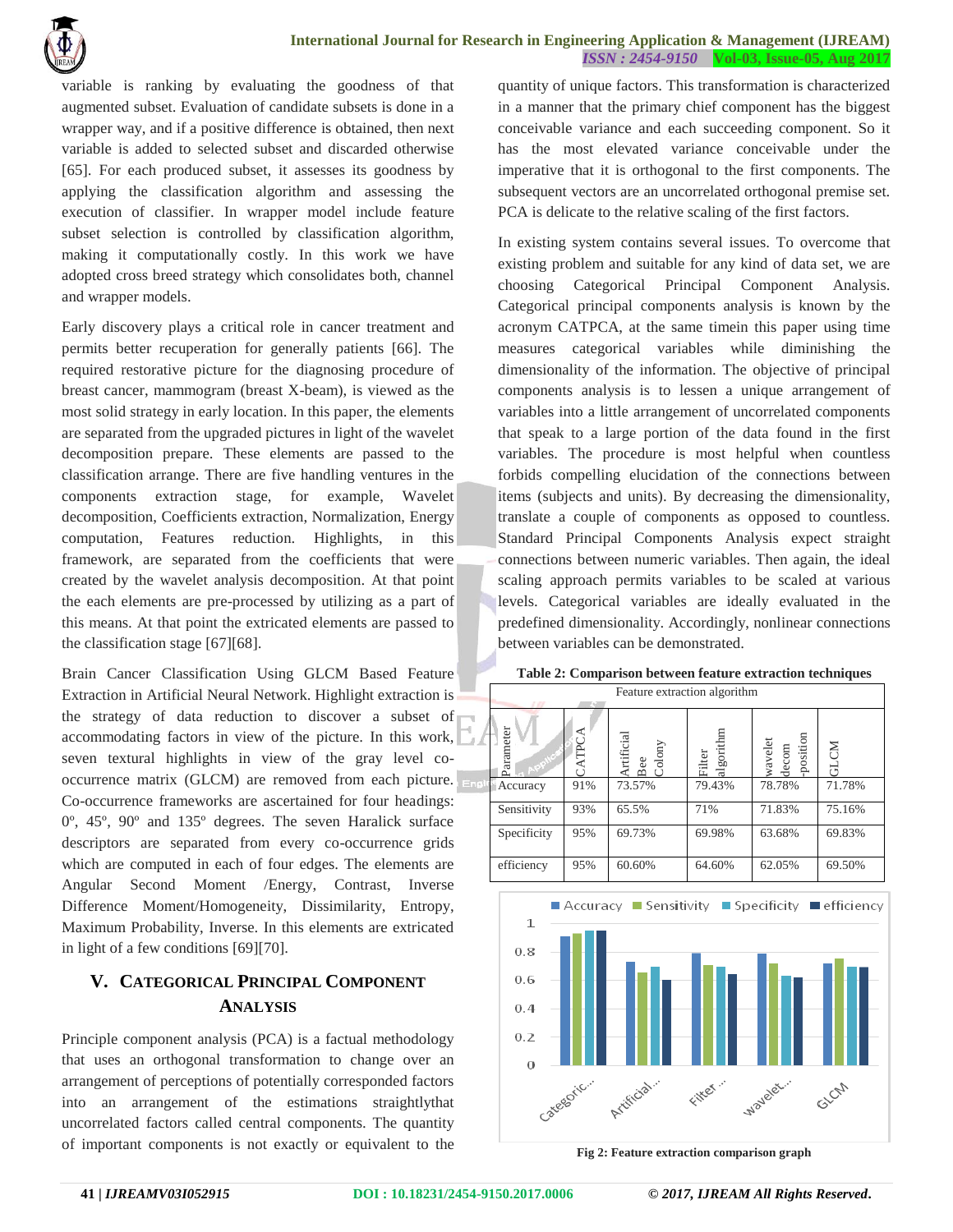

#### **VI. CLASSIFICATION METHODOLOGIES**

A hybrid intelligent classification model for breast cancer diagnosis is comprises of three stages: instance selection, feature selection, and classification. In example determination, the fuzzy-rough instance selection technique in view of powerless gamma evaluator was used to reduce useless or incorrect occasions. In feature selection, the consistency-based feature selection technique was utilized as a part of conjunction with a re-ranking algorithm, attributable to its effectiveness in looking the conceivable identifications in the search space. In the classification period of the model, the Fuzzy-Rough Nearest Neighbour Algorithm was used. Since this classifier did not require the typical value for K-Neighbours and had wealthier class certainty values, this approach was used for the classification task [12].

Early prediction of treatment outcomes in RA clinical trials is critical for both patient safety and trial success. We hypothesize that an approach employing metadata of clinical trials could provide accurate classification of primary outcomes before trial implementation. We retrieved RA clinical trials metadata from ClinicalTrials.gov. Four quantitative outcome measures that are frequently used in RA trials, i.e., ACR20, DAS28, and AE/SAE, were the classification targets in the model. Classification rules were applied to make the prediction and were evaluated. The results confirmed our hypothesis. We concluded that the metadata in clinical trials could be used to make early prediction of the study outcomes with acceptable accuracy [14].

The ADABoost classifier is a very powerful tool for helping to diagnose multiple diseases. With some critical features related to the pathology, the classifier can automatically perform the subjects classification. In this way, the automatic classification is a useful aid for the doctor to make the diagnosis. In this manuscript, the authors have achieved a specific classification for fibromyalgia and rheumatoid arthritis using medico-social and psychopathological features obtained from specific questionnaires. It has obtained success rate above 89%, reaching a 97.8596% in the best case. With these results, it can avoid the innumerable and uncomfortable medical tests to diagnose the pathology, saving time and money[17].

Electrocardiogramis the standard tool for the diagnosis of cardiologic diseases. In order to help cardiologists to analyze the arrhythmias routinely, new strategies for automatic, PC aided ECG evaluation were being developed. In this work, a Modified Artificial Bee Colony set of rules for ECG coronary heart beat category was introduced. It was implemented to ECG facts set which acquired from MITBIH database and the final product of MABC changed into

contrasted with seventeen different classifier's accuracy. In a classification problem, a few functions have better distinctiveness than others. In this examine, in orderto locate better specific features, a unique analysis has been performed on time area functions. By the usage of the right functions in MABC algorithm, excessivecategory price changedinto obtained. Other techniquescommonly have extreme categoryaccuracy on examined data set, but they have extraordinarily low or evenbadsensitivities for some beat types [18].

An automated support system for tumor classificationis doneby using soft computing strategies. The identification of the brain tumor was a hard problem, becauseof theframework of the tumor cells. The artificial neural network becomes used to classify the stage of brain EEG signal that if it's far the case of tumor or epilepsy or ordinary. The guided analysis of the signal was time ingesting, erroneous and requires thein-depth educated character to avoid diagnostic errors. The soft computing techniques have been hired for the class of the EEG indicators as the strategies that had been meant to version and make possible answers forreal world tribulations. The possibility of accurate classification hasbeen accelerated by the use of gentle computing strategies like Principal Component Analysis with Neural Network and Fuzzy Logic [20].

Rheumatoid joint inflammation is characterized as a perpetual incendiary issue which influences the joints by hurting body tissues. Therefore, there is an urgent need for an effective intelligent identification system for Rheumatoid arthritis especially in its early stages. This paper is to develop a new intelligent system for the identification and prediction of Rheumatoid Arthritis of the joints utilizing thermal image processing techniques and neural network. The system have some principle stages. first we load a thermal image and then select a region of hand or affected area using matlab image processing. we then read the pixels and calculate the temperature based on colour of pixel in thermal images. Due to inflammation at joints the pressure in the veins get increase which cause blood to flow rapidly with rise in temperature, on the basis of temperature on joint we are trying to predict the arthritis in early stages. The extracted features are used then as inputs for the neural network which classifies thermal joints images as normal or abnormal (arthritic) based on temperature calculation using backpropogation algorithm [24].

Rheumatic Arthritis (RA) is the most common disease found in the majority of the populations next to diabetes. RA is a chronic systemic inflammatory disease that primarily affects the synovial joints. The genes do contribute for the development of RA and it varies among individuals and between populations in different age group. It is necessary to know the gene factors that are associated with the disease for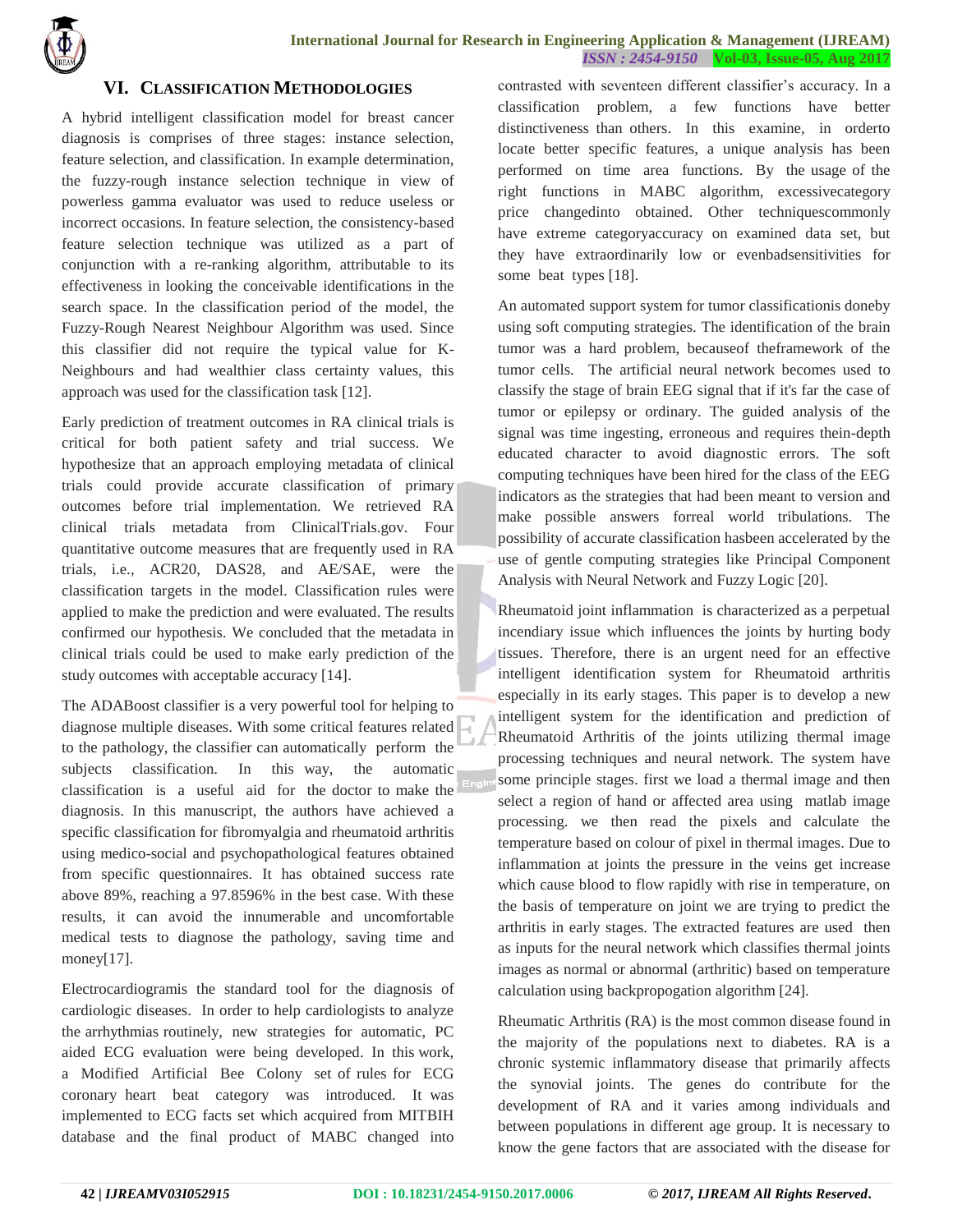

the better understanding of the underlying causes of the disease. Since RA is an auto-immune disease, it is important to identify the responsible SNPs of RA in order to detect and predict the disease well in advance. Prediction of RA helps in the early diagnosis of the disease and helps in improving the quality of life. This paper gives a detailed review of the existing methods that are used in the prediction of RA SNPs and also an ideology which works on the concept of Neural Network to detect and predict RA if a DNA sequence is given. The outcome of this would help doctors, genetic scientists, pharmacists in understanding the characteristic gene responsible for RA and provide proper diagnosis method and in discovering new drugs[71].

Rheumatoid joint pain (RA) is an interminable systemic provocative issue which essentially influences synovial joints [72] [73]. In this paper to appraise physical action levels in patients as they play out a mimicked protocol of run of the mill exercises of day by day living utilizing SHIMMER kinematic sensors. Physical action is characterized as any real development, created by skeletal muscles, that requires vitality consumption [74, 75].

The classification performed based on the activity level of the patients. The activity level was estimated for each signal by classifying Class A activities as 50% of the maximum recorded signal parameter and higher, Class B activities as 20-50% of the maximum recorded signal parameter and Class C as 3.3- 20% of the maximum recorded signal parameter. Less than 3.3% of the maximum recorded signal parameter was considered to represent no movement. These thresholds were chosen for optimal accuracy in intensity level estimation.

They connected the nonparametric k-closest neighbour (k-NN) algorithm to actualize the VAG signal characterizations. The k-NN is a kind of instance-based learning or lazy learning approach where the capacity is just approximated locally with the end goal that the general calculation is conceded until order completed [76] [77]. The k-NN algorithm would distinguish unlabelled instances based on their similarity with each instance in the training set. In the nonparametric procedure of k-NN classification,an instance is classified by its neighbours, with the instance being allocated to the class generally normalits k nearest neighbours[78][79]. Nevertheless, due to the nature of lazy learning, the k-NN algorithm also has some disadvantages. First, the algorithm requires relatively large storage and high computational cost which make it work slowly for large-scale data sets. But the heuristic nearest neighbour searching strategy could be a solution to this weakness. Second, the performance of k-NN is sensitive to the structure of the training set and its distance function. Euclidian distance is the most commonly used to compute the nearest neighbour, but each feature is treated

equally important in this metric without the discriminative ranking. Another issue is to select an appropriate integer  $k$ . A large value of kcan yield smoother decision regions, but may destroy the locality of the estimation as well [80].

DWT Based SonoelastographyProstate Cancer Image Classification Using Back Propagation Neural Network [82]. Back Propagation Neural Network (BPNN) is a type of Artificial Neural Network, generally used for classification purpose in supervised learning based systems. In this method, the gradient of a loss function is calculated the weights associated with the values considered. This requires to know the output desired corresponding to the inputs given and hence calculates the loss function gradient which is used in optimization method to minimize the loss function. This has also several classes of algorithms that are used to achieve the learning process. Out of these we have utilized the Broyden– Fletcher–Goldfarb–Shanno (BFGS) algorithm here to train their data set. This is final stage in the process where the features thus extracted are feed to a back propagation neural network for supervised learning [83]. Here input to the network are the features collected and the output in terms of the Confusion Matrix and the Receiver Operating Characteristics (ROC) are generated which is given in the next section. Based on this learning process an image can be assessed as either affected or unaffected.

Another existing work described the classification structure using four layers feed forward networks i.e. one input layer, two hidden layers and one output layer. The ANN has eight input nodes, hidden nodes and one output node. Those feed forward networks were trained by Levenberg Marquardt back propagation algorithm with tansigmoid activation function[84]. The network parameters such as learning rate, momentum constant, training error and number of epochs can be considered as some default values. To evaluate the performance of the network, the entire sample was randomly divided into training and test sample. In this classification method, training process is considered to be successful when the Mean Square Error (MSE) reaches the better value.

ANFIS is a new technique utilized to predict cancer and Diabetes Diagnosis [85]. The proposed approach for diagnosis of both diabetes and cancer using ANFIS with adaptive group based KNN. ANFIS Classification used to enhance the learning process. The first order fuzzy inference system based on if then rules is used in ANFIS architecture. The rules are ANFIS incorporates the characteristics of neural networks and fuzzy systems. The algorithms such as gradient descent and back propagation are used to train the artificial neural network systems. ANFIS is used to train the neural network. The NN input nodes are constructeddepend on the input attribute. The hidden nodes are used to classify given input based on the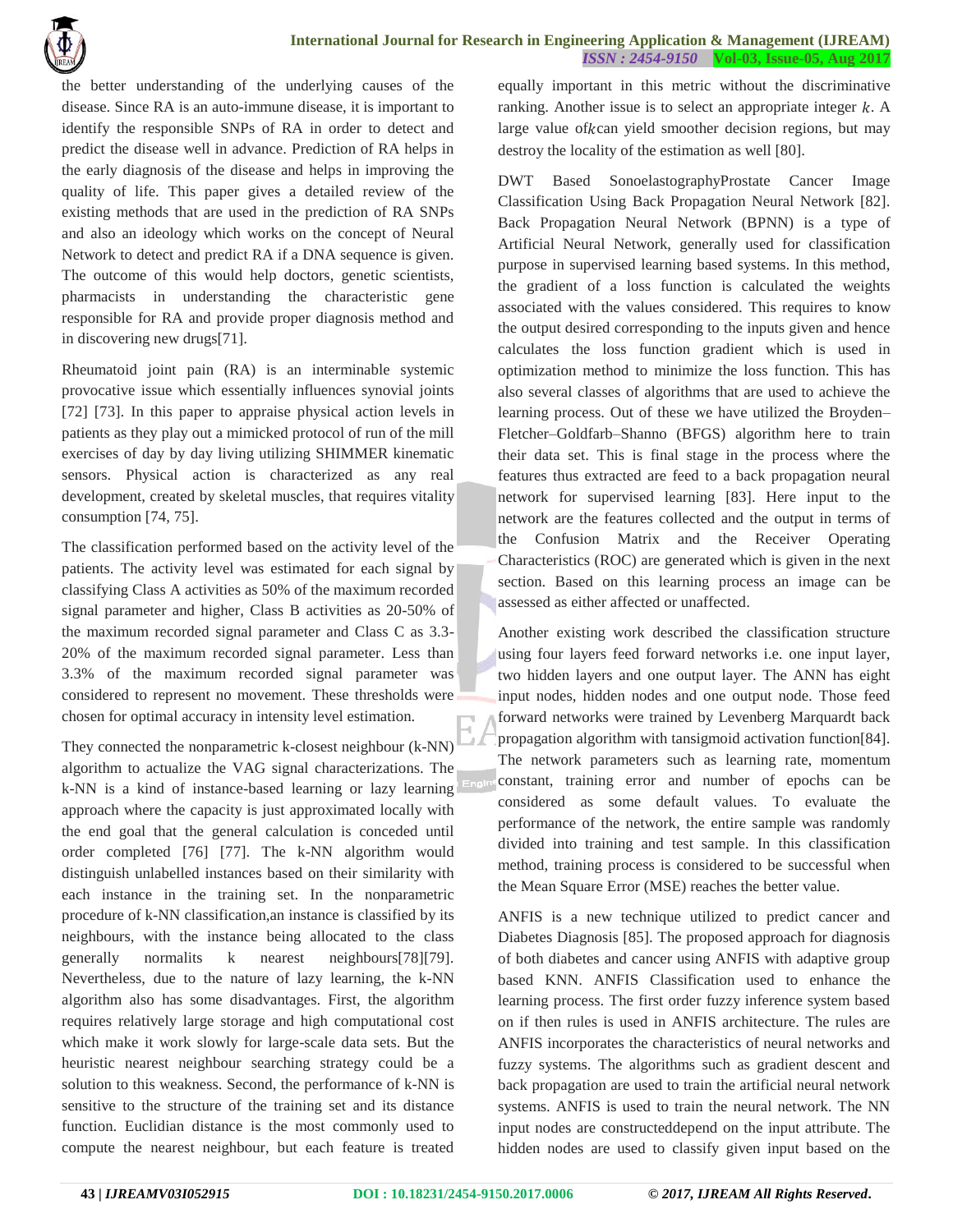

training dataset with the help of AGKNN. Adaptive group based KNN is used with ANFIS to improve the efficiency.

## **VII. NEUTROSOPHIC COGNITIVE MAP**

A cognitive map, also called a mental map, is a representation and reasoning model on causal knowledge. It is a directed, labeled and cyclic graph whose nodes represent causes or effects and whose edges represent causal relations between these nodes such as "increases", "decreases", "supports", and "disadvantages". A cognitive map represents beliefs (knowledge) which we lay out about a given domain of discourse and is useful as a means of explanation and support in decision making processes. There are several types of cognitive maps but the most used are the fuzzy cognitive maps. This last treat the cases of existence and nonexistence of relations between nodes but does not deal with the case when these relations are indeterminate. Neutrosophic cognitive maps proposed by F [81].Soft computing provides a computational framework to address design, study and model problems in the context of uncertain and imprecise information. Components of soft computing are Fuzzy Logic, Neural Network and Genetic Algorithm share a synergetic relationship rather than a competitive one. These techniques have been applied in various domains like medical [86, 87], education [85], banking [86], business etc. Previous works had some serious issues based on these diseases.In order to overcome that issues, we are using Neutrosophic Cognitive Maps with Genetic Algorithms for the classification. NCM isa Neutrosophic directed graph. It represents the causal relationship between ideas. Evaluation of every individual is done using a fitness function and a fitness value is assignedto every individual that represents the closeness of individual solution to a perfect result. The existing paper has represented the application of GA with FCM but GA-FCM model does not deal with indeterminacy, so overcome this issue we are using NCM is applied with GA to provide better results. Also, thelimitation of theGA-FCM model is it cannot handle indeterminacy in real-world data so, theGA-NCM model is proposed for thediagnosis of arthritis disease. In order to achieve early prediction and accurate diagnosis of the disease, we are using NCM with agenetic algorithm.

| Table 3: Comparison between classification techniques |  |
|-------------------------------------------------------|--|
|-------------------------------------------------------|--|

| Classification algorithm |                              |                           |         |                           |                  |        |
|--------------------------|------------------------------|---------------------------|---------|---------------------------|------------------|--------|
| parameter                | ognitive map<br>Neutrosophic | leighbors<br>Nearest<br>ラ | Bagging | perceptrons<br>Multilayer | Random<br>Forest | KNN    |
| Accuracy                 | 90%                          | 70.57%                    | 76.43%  | 75.78%                    | 75.78%           | 77.08% |
| Sensitivity              | 91%                          | 62.5%                     | 75%     | 70.83%                    | 79.16%           | 79.16% |
| Specificity              | 90%                          | 65.73%                    | 68.88%  | 64.68%                    | 67.83%           | 72.37% |
| efficiency               | 95%                          | 62.60%                    | 65.50%  | 64.05%                    | 65.50%           | 67.53% |



**Fig 3: Classification comparison graph**

#### **VIII. CONCLUSION**

A major process of this work is an early prediction and accurate diagnosis of the arthritis disease. In this study, we presented some useful techniques for early prediction and diagnosis of arthritis disease. The current work incorporated with different stages of finding the arthritis disease such as Pre-processing, Feature Extraction, and Classification. Each stage of our proposed system provides the real accomplishment compared with other techniques. In each comparison is given in the table and graphical representation. All the results reported in this paper describe the workability and the efficiency of the framework. Finally, we utilize our effective technique to predict which type of arthritis disease occurred.

#### **REFERENCES**

[1] Lin, Rong-Ho, and Chun-Ling Chuang, "*A hybrid diagnosis model for determining the types of the liver disease*," Computers in Biology and Medicine 40, no. 7, pp. 665-670, 2010.

[2] Lin, Rong-Ho, "*An intelligent model for liver disease diagnosis*", Artificial Intelligence in Medicine 47, no. 1, pp. 53-62, 2009.

[3] Abdullah, Mohammed, Sunil G. Bhirud, and M. Afshar Alam, "*Disease Diagnosis using Soft Computing Model: A Digest*", Vol. 102, no. 10, 2014.

[4] Phuong, Nguyen Hoang, and Vladik Kreinovich, "*Fuzzy logic and its applications in medicine*", International journal of medical informatics 62, no. 2, pp. 165-173, 2001.

[5] Obi, J. C., and A. A. Imainvan, "*Decision support system for the intelligient identification of Alzheimer using neuro fuzzy logic*", International Journal on Soft Computing (IJSC) 2, no. 2, pp. 25-38, 2011.

[6] Kumar, Megha, Kanika Bhutani, and Swati Aggarwal, "*Hybrid model for medical diagnosis using Neutrosophic Cognitive Maps with Genetic Algorithms*", In Fuzzy Systems (FUZZ-IEEE), pp. 1-7. IEEE, 2015.

[7] Das, Resul, Ibrahim Turkoglu, and Abdulkadir Sengur, "*Diagnosis of valvular heart disease through neural networks*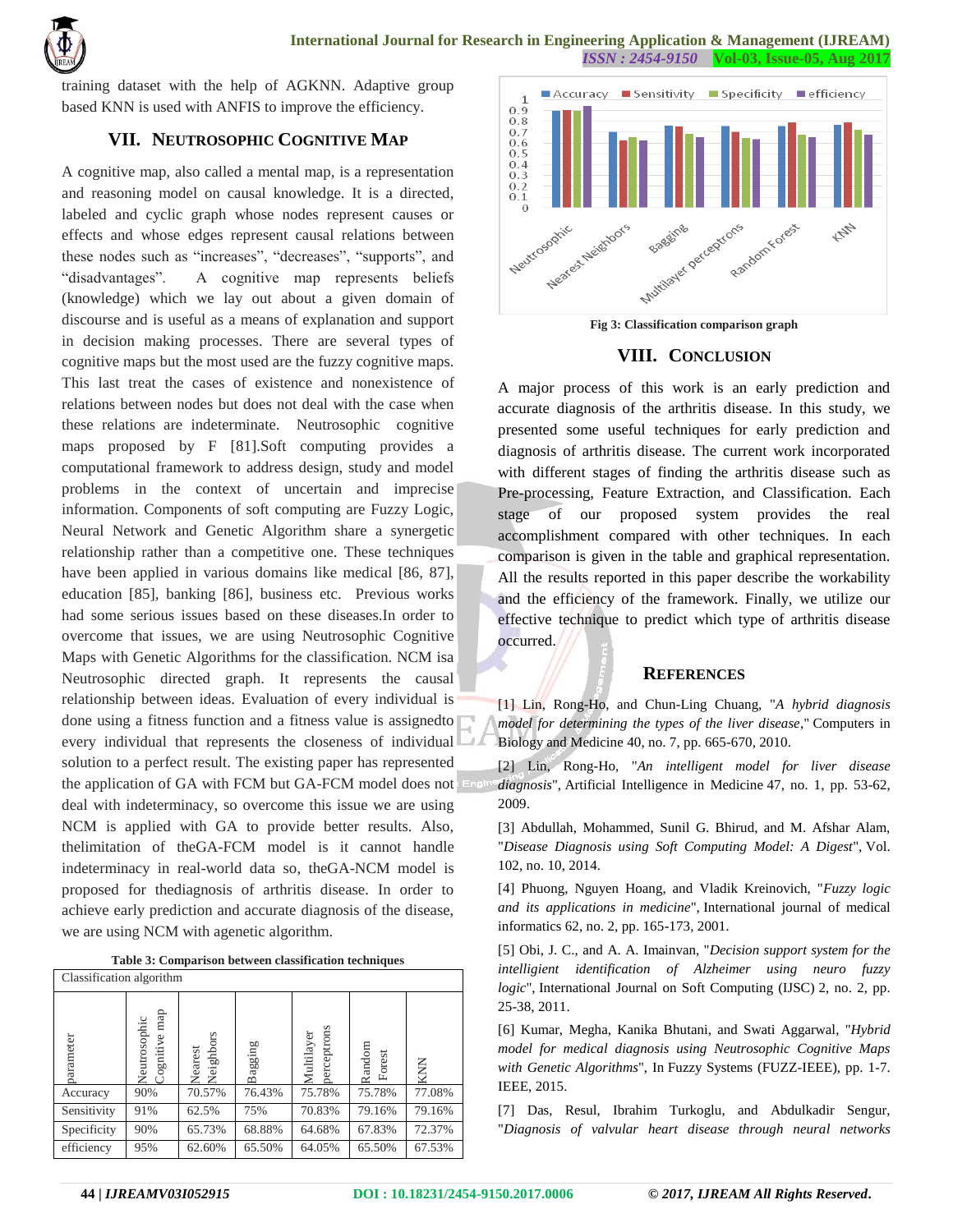

*ensembles*", Computer methods and programs in biomedicine 93, no. 2 pp. 185-191, 2009.

[8] Peker, Musa, "*A new approach for automatic sleep scoring: Combining Taguchi based complex-valued neural network and complex wavelet transform*", Computer methods and programs in biomedicine 129, pp. 203-216, 2016.

[9] Das, Resul, and Abdulkadir Sengur, "*Evaluation of ensemble methods for diagnosing of valvular heart disease*", Expert Systems with Applications 37, no. 7, pp. 5110-5115, 2010.

[10] Peker, Musa, "*A decision support system to improve medical diagnosis using a combination of k-medoids clustering based attribute weighting and SVM*", Journal of medical systems 40, no. 5, pp.1-16, 2016.

[11] Purushottam, Kanak Saxena, Richa Sharma, "*Efficient Heart Disease Prediction System*", Peer-review under responsibility of the Organizing Committee of CMS 2016.

[12] Onan, Aytuğ, "*A fuzzy-rough nearest neighbor classifier combined with consistency-based subset evaluation and instance selection for automated diagnosis of breast cancer*", Expert Systems with Applications 42, no. 20, pp. 6844-6852, 2015.

[13] Shiezadeh, Zahra, Hedieh Sajedi, and Elham Aflakie. "*DIAGNOSIS OF RHEUMATOID ARTHRITIS USING AN ENSEMBLE LEARNING APPROACH*."

[14] Feng, Yuanyuan, Vandana P. Janeja, Yelena Yesha, Napthali Rishe, Michael A. Grasso, and Amanda Niskar. "*Poster: Classifying primary outcomes in rheumatoid arthritis: Knowledge discovery from clinical trial metadata*." In Computational Advances in Bio and Medical Sciences (ICCABS), 2015 IEEE 5th International Conference on, pp. 1-2. IEEE, 2015.

[15] Harkat, A., R. Benzid, and L. Saidi, "*Features extraction and classification of ECG beats using CWT combined to RBF neural network optimized by cuckoo search via levy flight*", In Electrical Engineering (ICEE), pp. 1-4. IEEE, 2015.

[16] Farahani, Farzad Vasheghani, MH Fazel Zarandi, and A. Ahmadi, "*Fuzzy rule based expert system for diagnosis of lung cancer*", Fuzzy Information Processing , pp. 1-6. IEEE, 2015.

[17] Garcia-Zapirain, Begoña, Yolanda Garcia-Chimeno, and Heather Rogers. "*Machine Learning Techniques for Automatic Classification of Patients with Fibromyalgia and Arthritis*."

[18] Dilmac, Selim, and Mehmet Korurek, "*ECG heart beat classification method based on modified ABC algorithm*", Applied Soft Computing 36, pp. 641-655, 2015.

[19] Subramanian, Jayashree, Akila Karmegam, Elpiniki Papageorgiou, Nikolaos Papandrianos, and A. Vasukie. "*An integrated breast cancer risk assessment and management model based on fuzzy cognitive maps*." Computer methods and programs in biomedicine 118, no. 3 (2015): 280-297.

[20] Damilola A. Okuboyejo, Oludayo O. Olugbara, and Solomon A. Odunaike, "*Automating Skin Disease Diagnosis Using Image Classification*", Proceedings of the World Congress on Engineering and Computer Science 2013.

[21] Hoshyar, Azadeh Noori, Adel Al-Jumaily, and Afsaneh Noori Hoshyar. "*The Beneficial Techniques in Preprocessing Step of Skin* 

*Cancer Detection system Comparing*." Procedia Computer Science 42, pp. 25-31,2014.

[22] Sridevi, S., and S. Nirmala, "*ANFIS based decision support system for prenatal detection of Truncus Arteriosus congenital heart defect*", Applied Soft Computing 46, 577-587,2016.

[23] Tóth-Laufer, Edit, and Annamária R. Várkonyi-Kóczy. "*Personal-Statistics-Based Heart Rate Evaluation in Anytime Risk Calculation Model*", IEEE Transactions on Instrumentation and Measurement 64, no. 8, pp. 2127-2135, 2015.

[24] Rozina Naz1, Dr. Mohtashim Ahmad, Mr. Manish Karandikar, "*Arthritis Prediction by Thermal Image Processing & Neural Network*", 2015.

[25] Thong, Nguyen Tho, "*HIFCF: An effective hybrid model between picture fuzzy clustering and intuitionistic fuzzy recommender systems for medical diagnosis*", Expert Systems with Applications 42, no. 7, 3682-3701,2015.

[26] Aminian, Mehran, and Farzan Aminian, "*Neural-network basedanalog-circuit fault diagnosis using wavelet transform as preprocessor*", IEEE Transactions on Circuits and Systems II: Analog and Digital Signal Processing 47, no. 2, pp.151-156, 2000.

[27] E. Hunt,*Artificial Intelligence. New York: Academic*, 1975.

[28] Sharma, Akhilesh, Malay Kishore Dutta, Anushikha Singh, M. Parthasarathi, and Carlos M. Travieso, "*Dynamic thresholding technique for detection of hemorrhages in retinal images*", In Contemporary Computing (IC3), pp. 113-116. IEEE, 2014.

[29] Jiuwen Zhang; Yaohua Chong, "*Text localization based on the Discrete Shearlet Transform*", Software Engineering and Service Science (ICSESS), 2013 4th IEEE International Conference on, vol. 262, no. 266, pp. 23-25, May 2013.

[30] Kayal, D.; Banerjee, S., "*A new dynamic thresholding based technique for detection of hard exudates in digital retinal fundus image*," Signal Processing and Integrated Networks (SPIN), 2014 International Conference on, vol. 141, no. 144, pp. 20-21, Feb. 2014.

[31] M. Y. Hasan and L. 1. Karam, "*Morphological text extraction from image*," IEEE Transactions on Image Pr ocessing, vo l. 9, pp . 1978 -1983, 2000.

[32] "*A dynamic threshold approach for skin tone detection in colour images* pratheepan yogarajah\*, joan condell, kevin curran and paul mckevitt , int. j. biometrics, vol. 4, no. 1, 2012

[33] Dixit, Vinita, and Jyotika Pruthi. "*Review of image processing techniques for automatic detection of tumor in human liver.*" International journal of computer science and mobile computing 3, no. 3, pp. 371-378.

[34]sharma, nitesh. "*a review: image segmentation and medical diagnosis*." international journal of engineering trends and technology 1, no. 12: 94-97.

[35] Hassanien, Aboul Ella, Hossam M. Moftah, Ahmad Taher Azar, and Mahmoud Shoman, "*MRI breast cancer diagnosis hybrid approach using adaptive ant-based segmentation and multilayer perceptron neural networks classifier*", Applied Soft Computing 14, pp. 62-71, 2014.

[36] Anand, Raj, Vishnu Pratap Singh Kirar, and Kavita Burse. "*Data pre-processing and neural network algorithms for diagnosis of*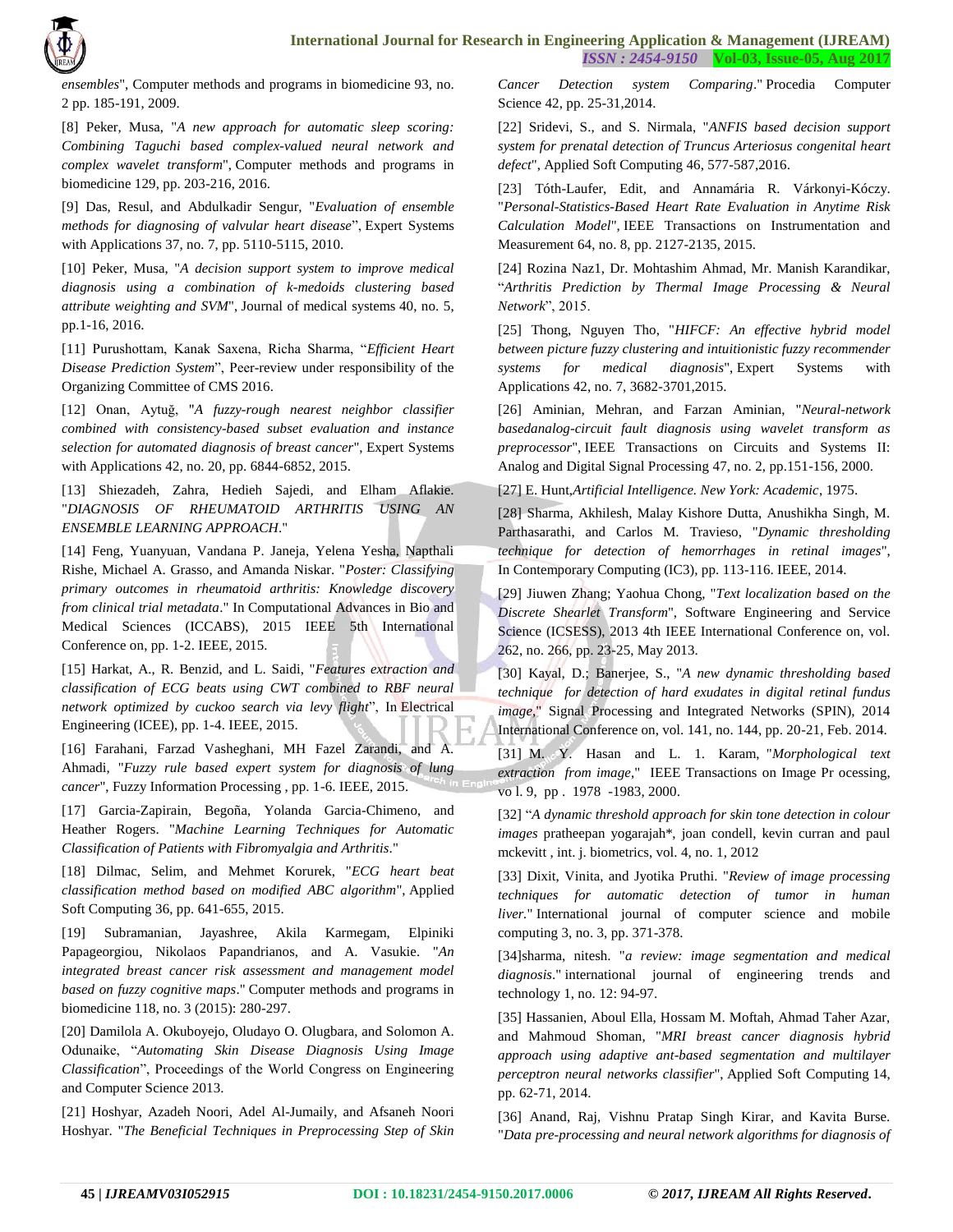

*type ii diabetes: a survey*." International Journal of Engineering and Advanced Technology (IJEAT) ISSN (2012): 2249-8958.

[37] Hoshyar, Azadeh Noori, Adel Al-Jumaily, and Afsaneh Noori Hoshyar. "*The Beneficial Techniques in Preprocessing Step of Skin Cancer Detection system Comparing*." Procedia Computer Science 42 (2014): 25-31.

[38] Xu, Lang, Marcel Jackowski, A. Goshtasby, D. Roseman, S. Bines, C. Yu, Akshaya Dhawan, and A. Huntley. "*Segmentation of skin cancer images*." Image and Vision Computing 17, no. 1 (1999): 65-74.

[39] C.Demir and B.Yener," *Automated cancer diagnosis based on histopathological images: a systematic survey*", Technical Report, Rensselaer Polytechnic Institute, Department Of Computer Science, TR-05-09

[40] Ramani, R., N. Suthanthira Vanitha, and S. Valarmathy. "*The pre-processing techniques for breast cancer detection in mammography images*." International Journal of Image, Graphics and Signal Processing 5, no. 5 (2013): 47.

[41] J. Michaelson, S. Satija, R. Moore, et al., *The pattern of breast cancer screening utilization and its consequences*, Cancer 94 (January (1)) (2002) 37–43.

[42] Maitra, Indra Kanta, Sanjay Nag, and Samir Kumar Bandyopadhyay. "*Technique for preprocessing of digital mammogram*." Computer methods and programs in biomedicine 107, no. 2 (2012): 175-188.

[43] A. Beghdadi, A.L. Negrate, *Contrast enhancement technique based on local detection edge*s, Comput. Vision Graphics Image Process 46 (1989) 162–174.

[44] A.P. Dhawn, G. Buelloni, R. Gordon, *Enhancement of mammographic features by optimal adaptive neighborhood image processing*, IEEE Trans. Med. Imaging MI-5 (1986) 8–15.

[45] Papadopoulos, Athanasios, Dimitrios I. Fotiadis, and Lena Costaridou. "*Improvement of microcalcification cluster detection in mammography utilizing image enhancement techniques*." Computers in biology and medicine 38, no. 10 (2008): 1045-1055.

[46] Junn shan wen ju,yanhui, guoa, ling zhang, h.d.cheng. *automated breast cancer detection and classification using ultrasound images-a survey*. Pattern recognition 43,(2010) 299-317

[47] Jwad Nagi *Automated Breast Profile Segmentation for ROI Detection Using Digital Mammograms*,IEEE EMBS Conference on Biomedical Engineering & Sciences (IECBES 2010), Kuala Lumpur

[48] Maciej A. Mazurowski , Joseph Y. Lo, Brian P. Harrawood, Georgia D. Tourassi, *Mutual information-based template matching scheme for detection of breast masses*: From mammography to digital breast tomosynthesis, Journal of Biomedical Informatics (2011)

[49] Meadem, Naren, Nele Verbiest, Kiyana Zolfaghar, Jayshree Agarwal, Si-Chi Chin, and Senjuti Basu Roy. "*Exploring preprocessing techniques for prediction of risk of readmission for congestive heart failure patients*." In Data Mining and Healthcare (DMH), at International Conference on Knowledge Discovery and Data Mining (KDD), vol. 150. 2013.

[50] Gessert G., Handling *Missing Data by Using Stored Truth Values*. SIGMOD Record, 20(3), 1991, p. 30-42.

[51] Kahl, F., Heyden, A. and Quan, L., *Minimal Projective Reconstruction Including Missing Data*. IEEE Trans. Pattern Analysis, 23(4), 2001, p. 418-424.

[52] Lakshminarayan, K., Harp, S., Goldman, R. and Samad, T., *Imputation of Missing Data Using Machine Learning Techniques*. In Proceedings of KDD96, p. 140-145.

[53] Little, R. and Rubin, D., *Statistical analysis with missing data*. John Wiley and Sons, New York: 1987.

[54] Pawlak, M., *Kernel classification rules from missing data*. IEEE Trasactions on Information Theory, 3 9(3), 1993, 979-988.

[55] Duggal, Reena, Suren Shukla, Sarika Chandra, Balvinder Shukla, and Sunil Kumar Khatri. "*Impact of selected pre-processing techniques on prediction of risk of early readmission for diabetic patients in India*." International Journal of Diabetes in Developing Countries 36, no. 4 (2016): 469-476.

[56] Quinlan, J.R., *C4.5: Programs for Machine Learning,* Morgan Kaufmann, San Mateo, USA: 1993.

[57] Ragel, A,, and Cremilleux, B., *MVC-a preprocessing method to deal with missing values*. Knowledge-Based Systems, 1999.

[58] Ramoni, M. and Sebastiani, P., *Robust Learning with Missing Data*. Machine Learning, 45(2), 2001, P. 147-170.

[59] Sheela, and S. Suresh Babu. "*Pre-Processing Technique for Brain Tumor Detection and Segmentation*." (2014).

[60] S.Gopal Krishna Patro, Pragyan Parimita Sahoo, Ipsita Panda, Kishore Kumar Sahu, "*Technical Analysis on Financial Forecasting*", International Journal of Computer Sciences and Engineering, Volume-03, Issue-01, Page No (1-6), E-ISSN: 2347- 2693, Jan -2015/

[61] Subanya, B., and R. R. Rajalaxmi. "*Artificial bee colony based feature selection for effective cardiovascular disease diagnosis*." International Journal of Scientific & Engineering Research 5, no. 5 (2014).

[62] Shilaskar, Swati, and Ashok Ghatol. "*Feature selection for medical diagnosis: Evaluation for cardiovascular diseases*." Expert Systems with Applications 40, no. 10 (2013): 4146-4153.

[63] Pablo, B., Gámez, J. A., & Puerta, J. M. (2011). *A GRASP algorithm for fast hybrid (filter-wrapper) feature subset selection in high-dimensional datasets*.Sci. direct Pattern Recognit. Lett., 32, 701–711.

[64] Alper, U., Alper, M., & Ratna Babu, C. (2011). *mr2PSO: A maximum relevance minimum redundancy feature selection method based on swarm intelligence for support vector machine classification*

[65] Dehghani, Sara, and Mashallah Abbasi Dezfooli. "*Breast cancer diagnosis system based on contourlet analysis and support vector machine*." World Applied Sciences Journal 13, no. 5 (2011): 1067- 1076.

[66] Arun, K. (2001). *Computer vision fuzzy-neural systems. Englewood Cliffs*, NJ: Prentice-Hall.

[67] Verma, K., & Zakos, J. (2000). *A computer-aided diagnosis system for digital mammograms based on fuzzy-neural and feature*